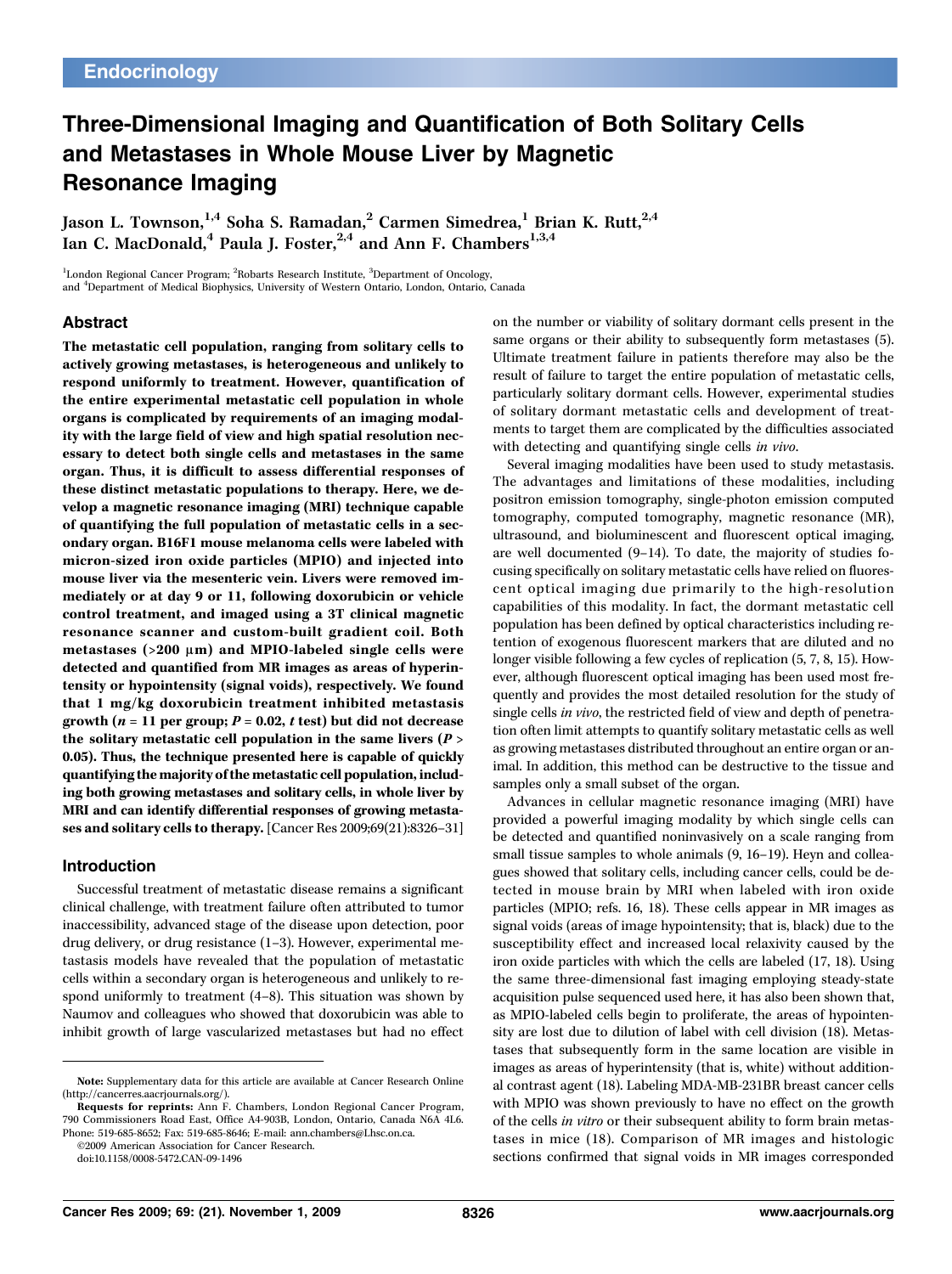Figure 1. Signal void area strongly correlates with the number of MPIO-labeled B16F1 cells in the liver. A strong correlation  $(R^2 = 0.96; P < 0.001)$  exists between the number of cells injected and the total signal void area detected in whole mouse livers (A). This correlation covers the range from  $3.75 \times 10^4$  to  $1.5 \times 10^5$  cells. For the entire range between 0 and  $3 \times 10^5$  cells, the  $\overline{R}^2$  correlation is 0.83  $(P < 0.001$ ; inset). B, MPIO-labeled B16F1 cells are apparent in MR images as multiple signal voids (dark spots; e.g., arrows) in a background of normal liver tissue that appears gray (e.g., arrowhead). An increase in the number and size of signal voids is apparent in the representative MR images of an increasing number of cells  $(3.75 \times 10^4,$  $7.5 \times 10^4$ ,  $1.5 \times 10^5$ , and  $3.0 \times 10^5$ ).



with sections in the brain where fluorescent MPIO-labeled cancer cells were present (18). In addition, Shapiro and colleagues showed that individual MPIO-labeled hepatocytes could be detected in liver following migration from the spleen (17). However, the utility of cellular MRI techniques for quantifying the effect of a cancer treatment on the entire metastatic cell population in whole organs has not yet been shown.

Here, we describe a MRI method by which the majority of the metastatic population of B16F1 melanoma cells in mouse liver, including both solitary cells and growing metastases, can be rapidly (<6 min scan per liver) quantified in intact livers while preserving the tissue for further analysis. This novel method of quantification was then used to determine the effect of doxorubicin on both solitary cells and growing metastases. It was found that doxorubicin significantly decreased total metastatic tumor volume but failed to reduce the number of solitary dormant metastatic cells in the same livers.

### Materials and Methods

Cell culture and MPIO labeling. Cell culture and MPIO labeling procedures were similar to those described previously (8, 18). Briefly, B16F1 murine melanoma cells were maintained in  $α$ -MEM containing 10% fetal bovine serum at 37°C and 5% CO2. For MPIO labeling, cells were grown in a T75 tissue culture flask using medium with fetal bovine serum until 80% to 90% confluent. MPIO beads (312.5 μL supplied stock suspension, 0.9 μm diameter, 63% magnetite, labeled with Dragon Green; Bangs Laboratory) were then added to 10 mL medium with fetal bovine serum per flask and incubated for 24 h. The cells were washed thoroughly with serum-free α-MEM to remove unincorporated MPIO beads. Cells were then centrifuged and resuspended in serum-free α-MEM at the appropriate concentration for injection. Nearly all cells were efficiently labeled with MPIO, and labeling did not inhibit cell growth in vitro or the ability of cells to form metastases in vivo (data not shown) as reported previously (18).

Experimental metastasis assay and doxorubicin treatment. Female, 6- to 10-week-old C57BL/6 mice (Harlan) were cared for in accordance with the Canadian Council on Animal Care under a protocol approved by the University of Western Ontario Council on Animal Care. For experimental metastasis assays, mice were anesthetized with an i.p. injection of xylazine/ ketamine (2.6 mg ketamine and 0.13 mg xylazine per 20 g body mass). Anesthetized mice received mesenteric vein injections of 100 μL B16F1 cells suspended in α-MEM to target cells directly to liver as described (8). It has been shown previously that the majority of cells injected via this route are trapped in the liver by size restriction in liver sinusoids, with ∼90% of injected cells retained in the liver 90 min after injection (8). To quantify how signal void volume varies with the number of cells in the liver (proportional to the number of cells injected), mice  $(3-4$  per group; total  $n = 14$ ) were injected with 3.75  $\times$   $10^4$ ,  $7.5$   $\times$   $10^4$ ,  $1.5$   $\times$   $10^5$ , or 3.0  $\times$   $10^5$  cells per mouse (in 100 μL) and sacrificed 10 to 15 min following cell injection. For tumor burden and treatment experiments,  $3 \times 10^5$  B16F1 cells (in 100 µL) were injected. Livers to be scanned and correlated with MR images were removed at day 11. Treatment with doxorubicin (Pharmacia) at 1 mg/kg, or vehicle control (0.9% sodium chloride), commenced 24h following cell injection and continued three times weekly for a total of four treatments. Mice  $(n = 11 \text{ con-}$ trol and  $n = 11$  treated) were sacrificed 9 days following cell injection and livers were removed and fixed in formalin for at least 48 h.

MRI and image analysis. Mice were sacrificed and livers removed immediately (10-15 min) or at 9 days (doxorubicin experiment) or 11 days (histology correlation) following cell injection. Formalin-fixed livers were scanned using a 3T clinical MRI. All MRI examinations were done on a 3T GE CV/i whole-body clinical magnetic resonance scanner as described previously (18). In brief, this included a custom-built gradient coil (inner diameter 12 cm, maximum gradient strength 600 mT/m, and peak slew rate 2,000 T/m/s) and solenoidal radiofrequency coil (inner diameter 1.5 cm). Images were obtained using the three-dimensional fast imaging employing steadystate acquisition pulse sequence (20). The scanned resolution was  $100 \times$  $100 \times 200 \mu m^3$  and the total acquisition time was <6 min per whole liver. No additional contrast agent (other than MPIO in cells) was used in these studies. This single-cell MRI approach thus differs from most other contrast agent approaches in the liver (primarily gadolinium-based agents), which are intended to improve detection of metastases, whereas our approach is intended to permit detection of solitary cells before commencement of proliferation.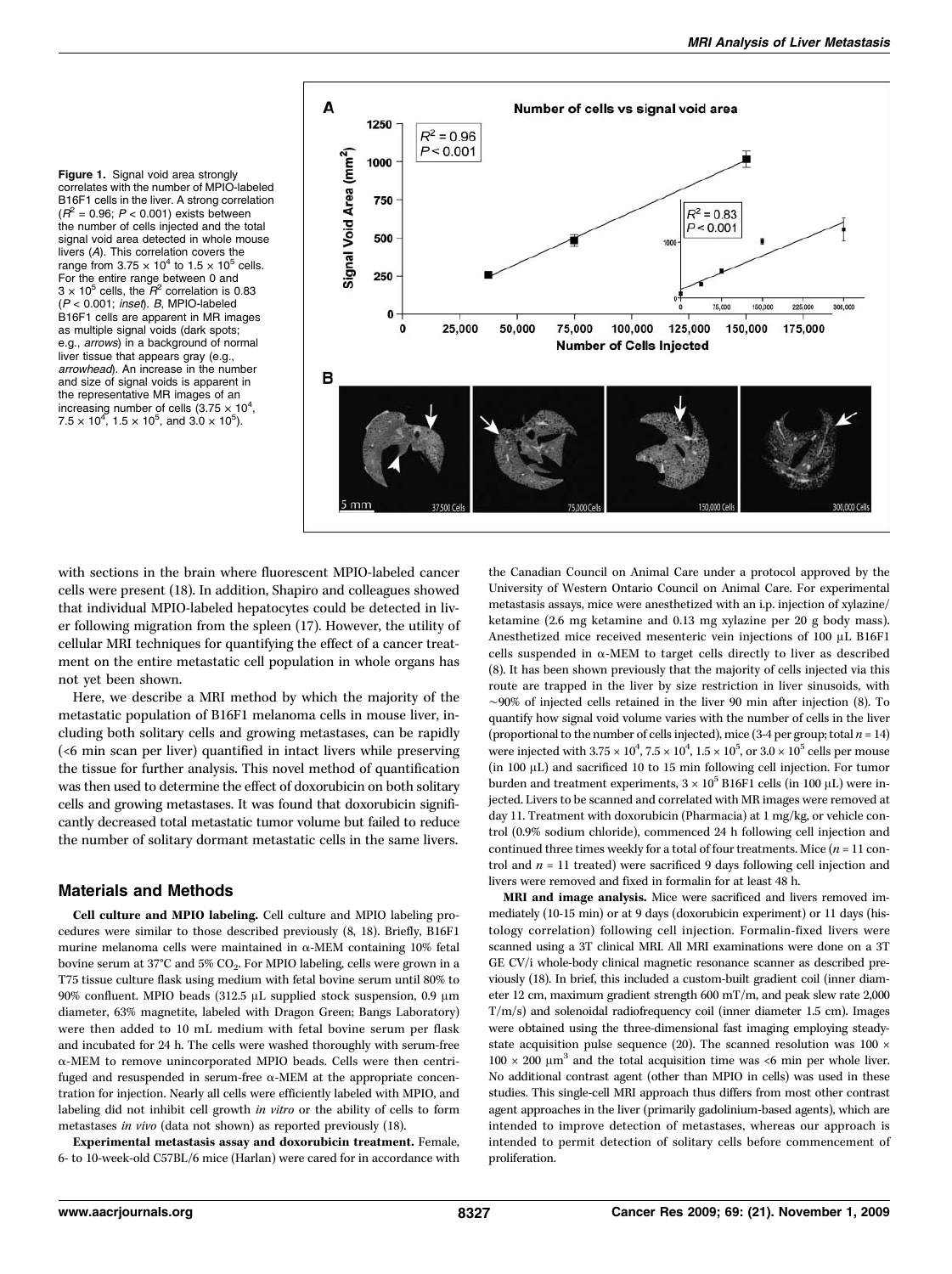

Figure 2. MR image hyperintensity corresponds with metastatic tissue in histologic sections. Hyperintense regions (white arrows) in MR images (A and B, top) correlate with regions of B16F1 metastatic tumors (black arrows) in H&E-stained histologic sections (A and B, bottom). B16F1 metastases as small as 200 μm were apparent in MR images (C, top) and corresponded with small metastases visible in histologic sections (C, bottom). Two-dimensional MR images (A-C, top), which sample the entire liver, can be used to render representative three-dimensional images in which tumor is apparent (pseudocolored green; D, top). Three-dimensional rendering of liver closely resembles the picture of the scanned liver lobe (D, bottom).

Tumor and liver volume analysis and three-dimensional reconstruction of images were completed using VGStudio Max (Volume Graphics) or OsiriX imaging software (open source). This process is semiautomated as hyperintense areas of images were automatically thresholded and subsequent manual correction of misclassified regions (such as vasculature) was done. Signal void area was measured using ImageJ image analysis software (NIH). For each group of mice, a pixel value threshold was established manually and subsequent analysis for all scans within each experiment was automatically calculated using the fixed-pixel intensity threshold. At least 125 images per organ were used to calculate signal void area.

Histology and statistics. Digital images of whole formalin-fixed livers were acquired using a 7.1 MP digital camera (Canon) mounted to a tripod. These were used for comparison of visible surface tumors with surfacerendered MRI images of hyperintense regions. For histologic correlation, livers were paraffin-embedded, sectioned (4 μm), and stained with H&E.

Statistical analysis of tumor volume and signal void area following doxorubicin treatment was done using a t test comparing volume and area (respectively) from at least 125 MR images per liver. Data are presented as mean  $\pm$  SE. A standard curve and  $R^2$  value were generated by linear regression and used to quantify the correlation between signal void area and the number of solitary cells present in the liver. All statistical analyses were done using GraphPad Prism software.

#### **Results**

MRI signal void area strongly correlates with the number of MPIO-labeled cells. To determine if MRI signal void area could be used to quantify the number of cells present in the liver, we assessed the correlation between signal void area and the number of B16F1 cells labeled with MPIO in that organ (Fig. 1). Varying numbers  $(3 \times 10^5, 1.5 \times 10^5, 7.5 \times 10^4, \text{ or } 3.75 \times 10^4)$  of B16F1 cells labeled with MPIO were delivered to mouse liver via mesenteric vein injection. Livers were removed immediately following injections, fixed in formalin, and scanned by 3T MRI as described in Materials and Methods. As seen in Fig. 1B, it is readily apparent that both the number and area of signal voids (arrows) increases

with the number of cells injected into the liver. The coefficient of determination  $(R^2)$  value between signal void area and cell number over the entire range of cells injected from 0 to 300,000 was 0.83 ( $P < 0.001$ ; Fig. 1A, inset). However, within the range between



Figure 3. Diagram showing how MR images of entire liver can be used to calculate multiple tumor, solitary cells, and liver parameters. Whole livers (A) can be scanned by magnetic resonance to generate two-dimensional images (100  $\times$  100  $\times$  200 µm resolution) from which signal void area is calculated (*B*). Two-dimensional MRI sections (125-175 spanning entire liver) can be used to render three-dimensional images (C) from which volume measurements can be made (see also Supplementary Video 1). Alimited number of random or representative histologic sections (D) are generally used to determine tumor and solitary cell data. MR image data can be used to calculate multiple variables that are restricted in analysis of histologic sections.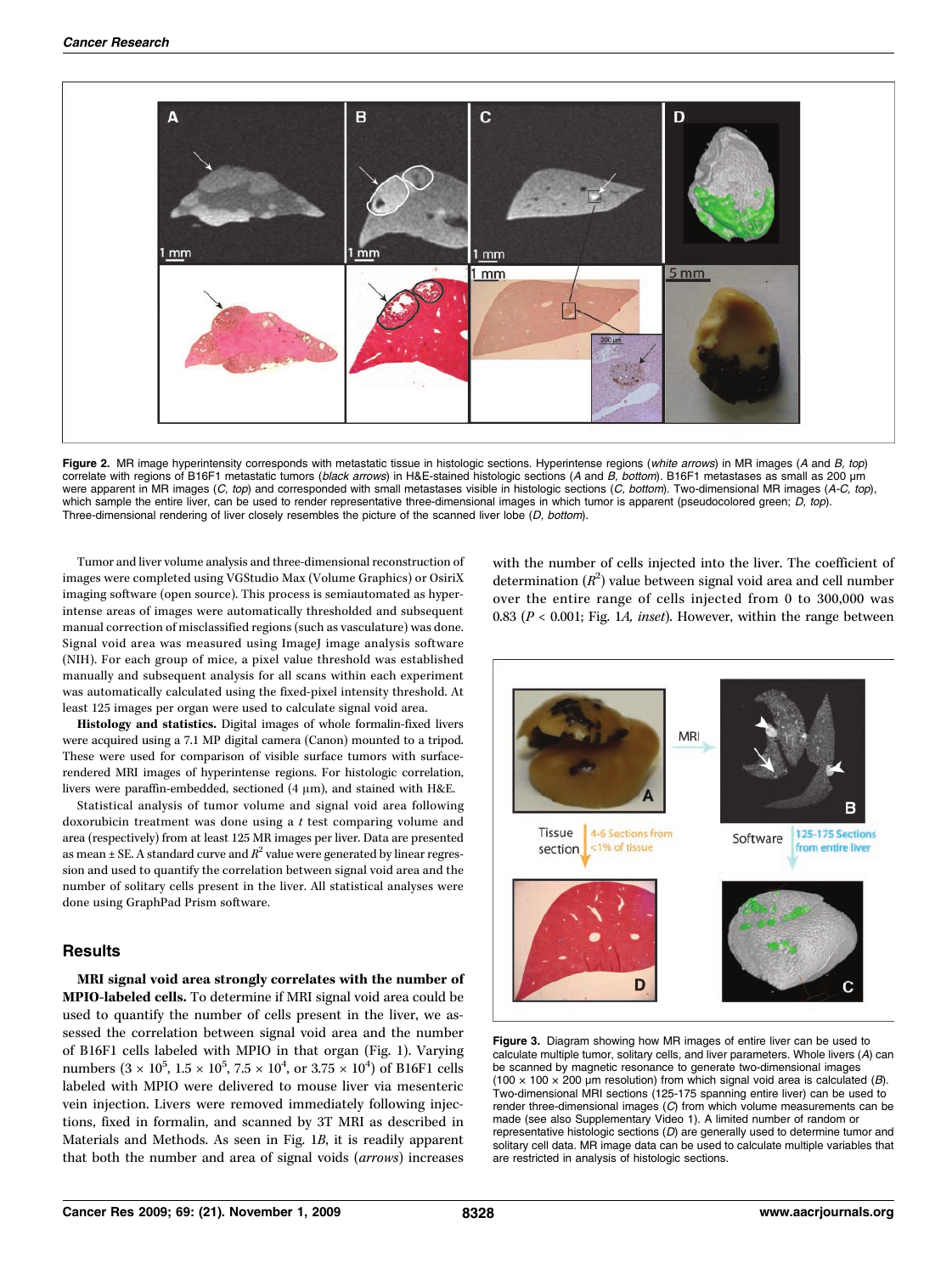

Figure 4. Doxorubicin inhibited growth of metastases but did not decrease the number of dormant cells as measured by signal void area. Whole livers, showing black melanotic tumors visible at the liver surface (A), were scanned by MRI producing multiple two-dimensional images (representative images, B) sampling the entire liver. Two-dimensional images were combined to render three-dimensional volumetric images of the originally scanned livers  $(C)$ . A decrease in surface tumor is visible as a decrease in black or green false coloring in A and C, respectively. Decreased area of hyperintensity (tumor tissue) was apparent in two-dimensional MR images (B) of doxorubicin-treated mice. Quantification of signal void area from two-dimensional images and metastatic tumor volume from three-dimensional images showed that doxorubicin treatment resulted in a significant decrease in tumor volume ( $n = 11$  per treatment group;  $P = 0.02$ , t test; D). However, doxorubicin treatment did not decrease the number of dormant cells in the same livers  $(P = 0.2, t \text{ test})$ as quantified by MR signal void area at endpoint (D).

 $3.75 \times 10^4$  and  $1.5 \times 10^5$  cells,  $R^2$  increased to 0.96 (P < 0.001; Fig. 1A). A decrease of 3.75  $\times$  10<sup>4</sup> cells (between 3.75  $\times$  10<sup>4</sup> and 7.5  $\times$  10<sup>4</sup> cells), representing only 12.5% of number of cells initially injected, was found to be significantly different ( $P = 0.0019$ , t test) within a population of only 8 mice. The high degree of correlation between the number of MPIO-labeled cells and signal void area (cell number explaining up to 96% of the variance in signal void area) indicates that quantification of this MR image parameter is a useful measure of the number of cells and ultimately quantification of the effect of treatment on this population of cells.

Quantification of B16F1 liver metastases (hyperintensity) in MR images. To assess the utility of the 6 min whole-liver 3T MRI scan for quantification of liver metastasis volume, unlabeled B16F1 cells were injected into liver via mesenteric vein. Livers were removed at day 11 following injection and imaged by MR as described above. As seen in Fig. 2A and B, tumor tissue in histologic images (bottom), from which tumor burden, area, or size have traditionally been quantified, is readily apparent as areas of hyperintensity in corresponding MR images (top). Tumor tissue hyperintensity from metastases as small as 200 μm in diameter, by histology, were also visible in MR images (Fig. 2C). The appearance of tumor tissue as hyperintense regions in the liver is consistent with previous publications using T2-weighted images (21–23). Tumor hyperintensity can be used to calculate multiple tumor parameters, including volume, and can also be used to segment the tissue into multiple regions of interest that can be used to render three-dimensional images. Three-dimensional images rendered using semiautomated segmentation based on tumor tissue hyperintensity closely resemble whole scanned liver lobes as can be seen by the surface tumor pattern (Fig. 2D).

Metastases and solitary dormant cells are apparent in the same MR image. To determine the feasibility of quantifying both solitary cells and growing metastases from the same MR images, livers injected with MPIO-labeled B16F1 cells were removed and imaged at day 9. Whole intact livers (Fig. 3A) were scanned by MRI as described above. This resulted in two-dimensional images (Fig. 3B) in which both signal voids (arrow) from MPIO-labeled B16F1 cells and hyperintense areas (arrowheads) from metastases could be seen in the same image. The two-dimensional images were then used to render a three-dimensional image (Fig. 3C; Supplementary Video S1) of the whole liver with surface tumor patterns similar to those of the intact whole liver (Fig. 3A). As the entire liver volume is scanned, MR images can be used to quantify size, number, and total tumor and normal tissue volume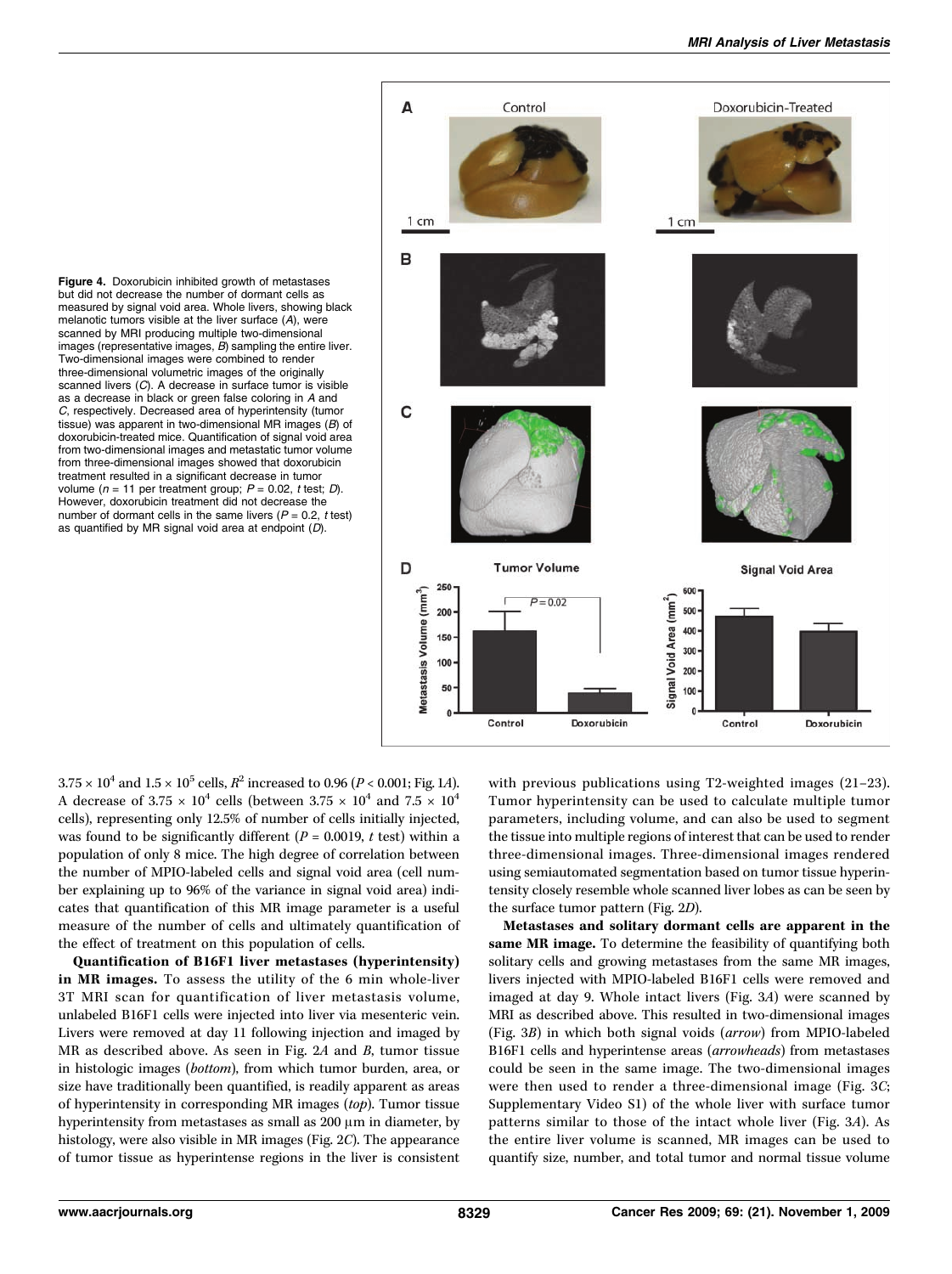information from the whole liver (Fig. 3). All metastases in the organ can be assessed in contrast to the limited number of representative sections that are routinely assessed with histology (Fig. 3D). In addition, this rapid MRI scanning procedure is nondestructive, so tissue is preserved for further analysis following the scans.

Doxorubicin decreased metastatic tumor volume but not signal void area. To assess the ability of the MRI technique described here to quantify the effect of doxorubicin on both growing metastases and the solitary dormant metastatic cell population in whole mouse liver,  $3 \times 10^5$  B16F1 cells labeled with MPIO were injected into the liver via the mesenteric vein. Mice were treated with 1 mg/kg doxorubicin, or vehicle control, three times weekly (four total treatments). Livers were removed 9 days after cell injection, fixed, and scanned by MRI as above. Doxorubicin treatment resulted in an obvious decrease in surface tumor area in wholeliver images (Fig. 4A), three-dimensional MR image rendering, and two-dimensional MR image tumor area (hyperintensity; Fig. 4B and C). Analysis of MR images showed that doxorubicin treatment resulted in a significant decrease in metastatic tumor volume ( $n = 11$  per group;  $P = 0.02$ ,  $t$  test; Fig. 4D, left). However, doxorubicin treatment did not decrease the number of solitary cells in the same livers ( $P = 0.2$ , t test) as quantified by MR signal void area at endpoint (Fig. 4D, right). The mean signal void area from all livers at endpoint  $(434 \pm 29 \text{ mm}^2)$  corresponds with 6.5  $\times$  10<sup>4</sup> ± 5.8  $\times$  10<sup>3</sup> cells (Fig. 1*A*). MR images were also analyzed to determine the total number of metastases, liver volume, total liver and tumor volume, and average metastasis volume for all livers (Supplementary Fig. S1). The results of this experiment thus show the utility of this rapid MRI technique in simultaneously assessing the effect of treatment on solitary tumor cells and metastases and show that doxorubicin has a differential effect on metastases and solitary tumor cells, inhibiting metastatic growth but not affecting the number of solitary tumor cells in the same livers.

#### **Discussion**

Here, we present a novel MRI method that allows rapid quantification of the majority of the metastatic cell population, including both solitary cells and growing metastases, in a whole organ from a single scan while preserving the tissue for further analysis. Using this technique, we showed that doxorubicin treatment significantly inhibited B16F1 metastatic tumor growth but had no effect on the number of solitary dormant metastatic cells present in the same livers. Several studies have shown that a larger proportion of metastatic cells may remain as solitary dormant cells compared with those that grow to form large vascularized metastases (4, 7, 8, 24–26). However, although the single-cell population may be clinically important and at least in part responsible for delayed recurrences, this population of cells remains poorly understood (5, 27). The MRI quantification method outlined here allows for rapid assessment of drug efficacy on a much greater proportion of the metastatic cell population, inclusive of both metastases and solitary dormant cells, compared with other currently available methods of quantification.

Multiple MRI-based techniques are currently used to detect and quantify iron oxide–labeled cells (19). These include detection of iron-labeled hepatocytes, macrophages, dendritic, cancer, and stem cells using T1-, T2-, and T2\*-weighted imaging techniques and quantification using multiple MRI parameters

including T2, R2, and R2\* (20, 28–35). It has been established qualitatively that the number of MPIO-labeled human breast cancer cells delivered to the brain is associated with the number of MRI signal voids (18). In addition, it has been shown that the spatial arrangement of signal voids found in MR images of the brain and liver corresponded with cellular fluorescence from MPIO-labeled cells in these tissues (17, 18). Signal voids present in the brain and liver 28 or 30 days following injection, respectively, were previously verified to be due to the originally injected cells, which had been dual-labeled with both fluorescent dyes and superparagmagnetic iron (17, 18). In contrast, experiments in which killed MPIO-labeled cells or free MPIO were injected into the spleen or liver resulted in signal void patterns and intensity of signal loss that differed substantially from those observed in mice injected with viable MPIO-labeled cells (17). In the day 9 MR images of livers from the doxorubicin treatment experiment in the present study, some smaller less hypointense areas of signal void were also observed. It is likely that at least some of these signal voids in which hypointensity peaks are not as pronounced may be due to MPIO that is no longer concentrated in the originally injected solitary cells. However, as the signal void area is quantified here based on a set threshold value, the difference in the intensity of signal loss can be used to exclude these areas of weak signal loss from the endpoint quantification. Further, based on the magnitude of signal void loss shown here at endpoint, less than one-third of the originally injected cell population remained. This is consistent with past experiments with the B16F1 cell line in which cell fate was assessed by optical techniques (8). Taken together, our current results, as well those published previously (17, 18), thus suggest that the signal voids quantified here represent ironretaining cancer cells.

Due to signal void "blooming" (MRI signal void appearing much larger than the actual MPIO-labeled cells) and the proximity of cells to one another, a single MRI signal void is not always due to a single cell (16, 36). This appears to be observable in Fig. 1 where the size and number of signal voids increase with cell number. As may be expected (see Fig. 1, inset), at higher cell numbers, some signal voids will overlap, resulting in a nonlinear relationship between signal void area and numbers of cells injected. However, here we show that there is a strong correlation ( $R^2$  values = 0.83-0.96) between signal void area in MR images and the number of metastatic cells present in the liver, indicating that signal void area is proportional to numbers of single cells present. This correlation is especially high ( $R^2$  = 0.96) in the range between 3.75  $\times$  10<sup>4</sup> and  $1.5 \times 10^5$  cells (12.5-50% of cells initially injected). This is important as results from experimental metastasis models in which solitary cell fate has been quantified have shown that this is the range within which the number of solitary dormant metastatic cells would most commonly be expected to fall (5, 7, 8). Consistent with this, we found that total signal void area from MPIO-labeled B16F1 cells at day 9 accounted for a much smaller (~ $6.5 \times 10^4$ ), however still significant, proportion of the  $3 \times 10^5$  cells initially injected.

Our finding that doxorubicin treatment inhibited metastasis growth but did not decrease the number of solitary MPIO-labeled B16F1 cells (Fig. 4) is in agreement with results of a previous experiment in which mouse mammary carcinoma cells were quantified by fluorescent optical imaging (5). That study also showed that doxorubicin inhibited metastatic burden while not affecting the numbers of single cells present. Although the full significance of the dormant metastatic cell population remains to be understood,